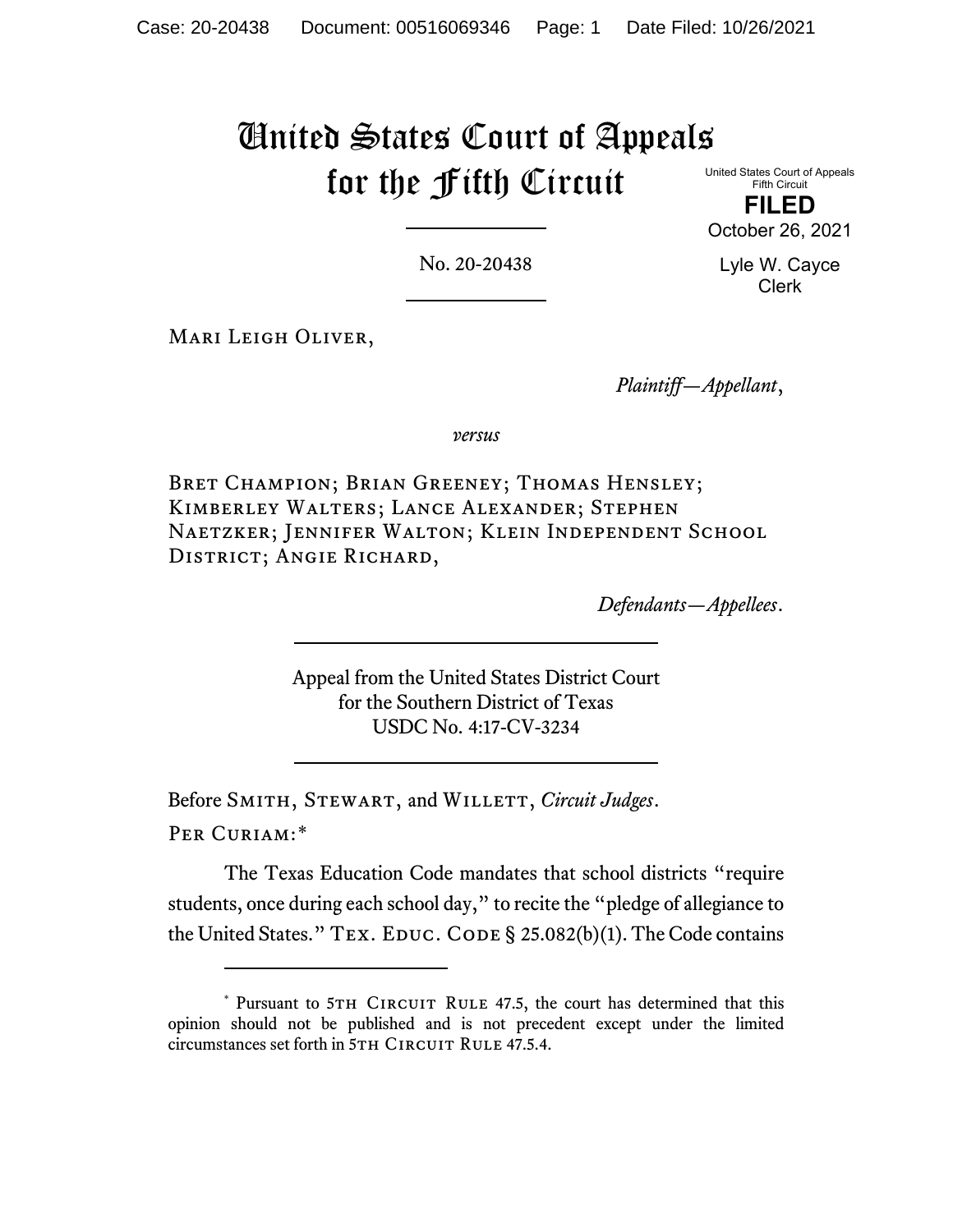## No. 20-20438

a parental opt-out provision whereby parents or guardians, upon "written request," may excuse their children from reciting the pledge. *Id.* § 25.082(c). The Klein Independent School District has adopted a district-wide policy that tracks the state's pledge mandate.

Mari Oliver attended a high school within Klein ISD. She has sued teachers, administrators, and Klein ISD under 42 U.S.C. § 1983, claiming they all violated her First Amendment right against compelled speech by requiring her to recite the pledge.<sup>[1](#page-1-0)</sup> Importantly, Oliver admits that her claim is not predicated on a contention that the pledge mandate, itself, is unconstitutional.[2](#page-1-1) Rather, Oliver's claim is predicated on her contention that her mother complied with the parental opt-out provision—something the parties vigorously dispute. We express no opinion on that dispute. Nonetheless, we AFFIRM summary judgment for Defendants.

We review summary judgment de novo. *S. ex rel. E.H.F. v. Garza*, 912 F.3d 778, 783 (5th Cir. 2019). We will reverse only if a genuine dispute of material fact exists or if the nonmovant was not entitled to judgment as a matter of law. *Id.* A material-fact dispute is "genuine" only "if the evidence is such that a reasonable jury could return a verdict for the nonmoving party." *Anderson v. Liberty Lobby, Inc.*, 477 U.S. 242, 248 (1986).

<span id="page-1-0"></span><sup>&</sup>lt;sup>1</sup> On appeal, Oliver adequately briefs only her compelled-speech claim—that the Defendants violated her right "to not participate in the pledge." Though her complaint alleged other claims as well, Federal Rule of Appellate Procedure 28 requires appellants to provide "reasons," with "citations to the authorities and parts of the record" supporting them, that warrant reversal. FED. R. APP. P.  $28(a)(8)(A)$ . Only Oliver's compelledspeech claim meets Rule 28's standard. Therefore, Oliver has waived appellate review of any other claims against the Defendants. *Trevino v. Johnson*, 168 F.3d 173, 181 n.3 (5th Cir. 1999) (holding "undeveloped," "inadequately argued" issues waived on appeal).

<span id="page-1-1"></span><sup>2</sup> Because Oliver does not challenge the pledge mandate's constitutionality, we must presume its constitutionality. *See McDonald v. Bd. of Election Comm'rs*, 394 U.S. 802, 809 (1969) ("Legislatures are presumed to have acted constitutionally . . . .").